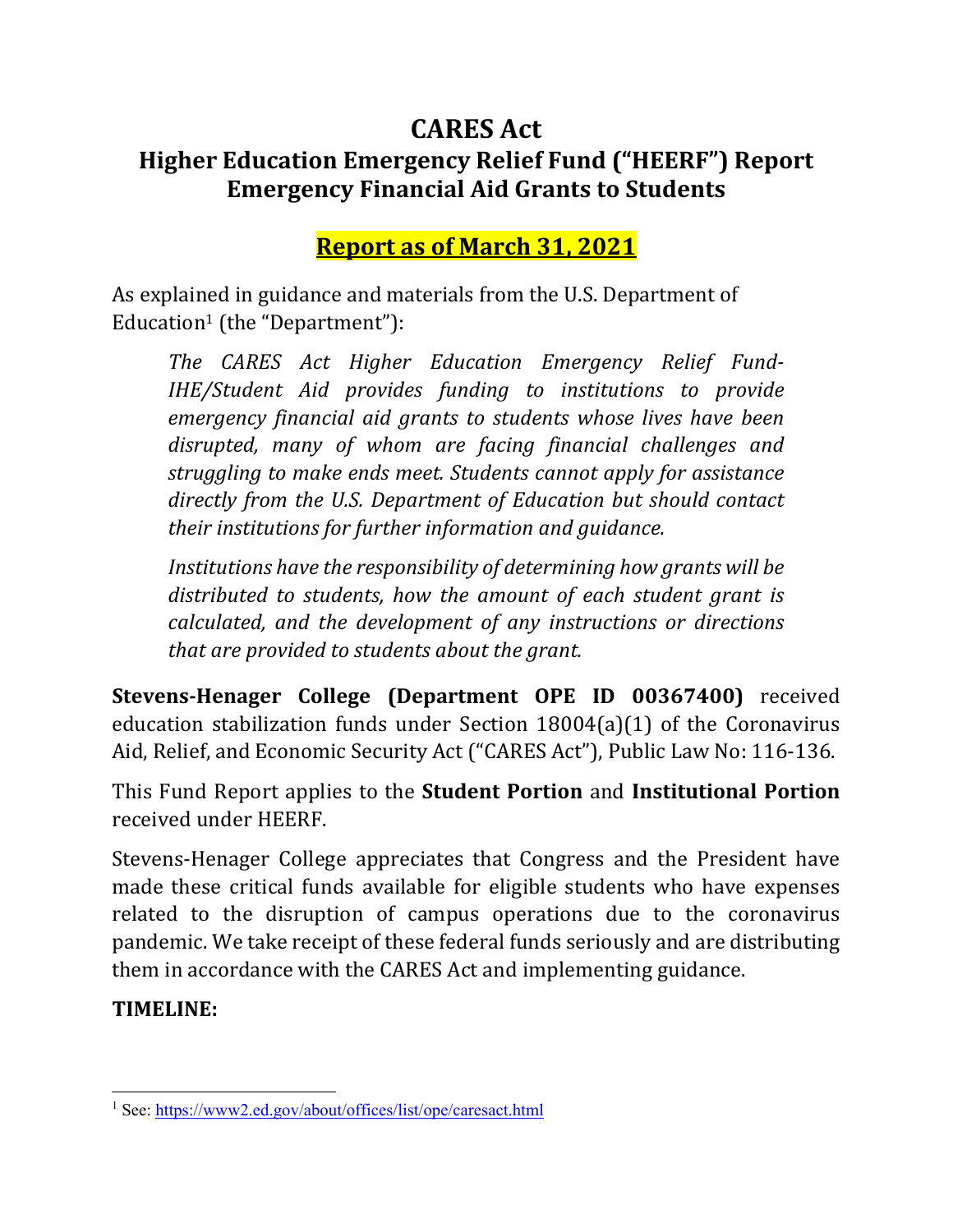- 1. Stevens-Henager College executed its Certification Agreement with the Secretary and *submitted* its application (via Grants.gov) for the *Student* **Portion** of HEERF on April 11, 2020.
- 2. Stevens-Henager College *received* a GRANT AWARD NOTIFICATION for the *Student Portion* from the U.S. Department of Education on April 20, 2020.
- 3. Stevens-Henager College executed its Certification Agreement with the Secretary and submitted its application (via Grants.gov) for the *Institutional Portion* of HEERF on April, 21, 2020.
- 4. Stevens-Henager College *submitted* a drawdown request of HEERF *Student Portion* Grant funds (via the Department's G5 system) on April 24, 2020. The HEERF Grant Funds were *received* by Stevens-Henager College on April 27, 2020.
- 5. Stevens-Henager College began issuing Emergency Financial Aid Grants to Students on April 30, 2020 from the *Student Portion* funds received.
- 6. Stevens-Henager College received a GRANT AWARD NOTIFICATION for the *Institutional Portion* from the U.S. Department of Education on May 4, 2020.
- 7. Stevens-Henager College began drawing down HEERF **Institutional Portion** Grant funds on (via the Department's G5 system) on September 15, 2020 for additional grants to students.
- 8. Stevens Henager College completed the additional grants for students (from the Insitutional Portion of funds) on or before September 30, 2020.

#### **DISCLOSURES:**

The institution is making the below information available for transparency purposes and in compliance with the Department's Electronic Announcement of May 6, 2020.2

1. Stevens-Henager College signed and returned to the Department two (2) Certification and Agreement for Emergency Financial Aid Grants to Students. The first Certification and Agreement was for the **Student Portion** of HEERF and the second Certification and Agreement was for

<sup>&</sup>lt;sup>2</sup> See: https://ifap.ed.gov/electronic-announcements/050620HigherEdEmergencyReliefFundRptg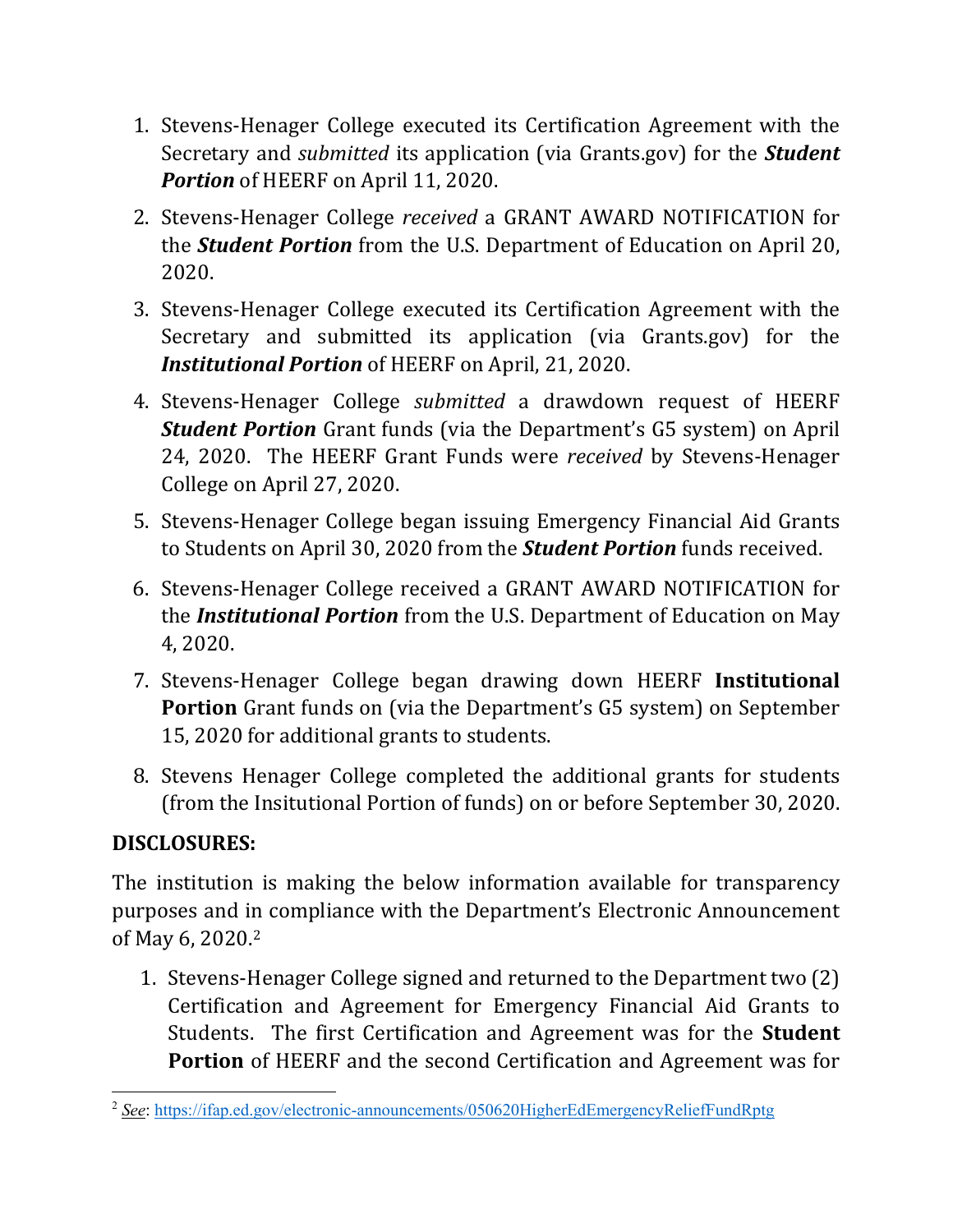the **Institutional Portion** of HEERF. Stevens-Henager College made the decision to use *both* the **Student Portion** and **Institutional Portion** of HEERF received under Section 18004(a)(1) of the CARES Act to provide emergency financial aid grants directly to its eligible students.

- 2. The total amount of funds that the institution will receive or has received from the Department, pursuant to the institution's **Student Portion** Certification and Agreement under Section 18004(a)(1) of the CARES Act, is **\$1,415,014.00.**
- 3. The total amount of emergency financial aid grants distributed to students from the **Student Portion** of CARES Act under Section 18004(a)(1) *as of the date of this Fund Report* is **\$1,414,972.84**.
- 4. The *estimated* total number of students at the institution eligible to participate in programs under Section 484 in Title IV of the Higher Education Act of 1965, and thus eligible to receive emergency financial aid grants under the **Student Portion** for Section 18004(a)(1) of the CARES Act, *as of the date of this Fund Report* is **363**.
- 5. The total number of students who have received an emergency financial aid grants from the **Student Portion** under Section 18004(a)(1) of the CARES Act, *as of the date of this Fund Report,* is **363**.
- 6. The total amount of funds that the institution will receive or has received from the Department, pursuant to the institution's **Institutional Portion** Certification and Agreement under Section 18004(a)(1) of the CARES Act, is **\$1,415,014.00.**
- 7. The total amount of emergency financial aid grants distributed to students from the **Institutional Portion** of CARES Act under Section 18004(a)(1) *as of the date of this Fund Report* is **\$561,522.22**.
- 8. The *estimated* total number of students at the institution eligible to participate in programs under Section 484 in Title IV of the Higher Education Act of 1965, and eligible to receive emergency financial aid grants under the **Institutional Portion** for Section 18004(a)(1) of the CARES Act, *as of the date of this Fund Report,* is **172.**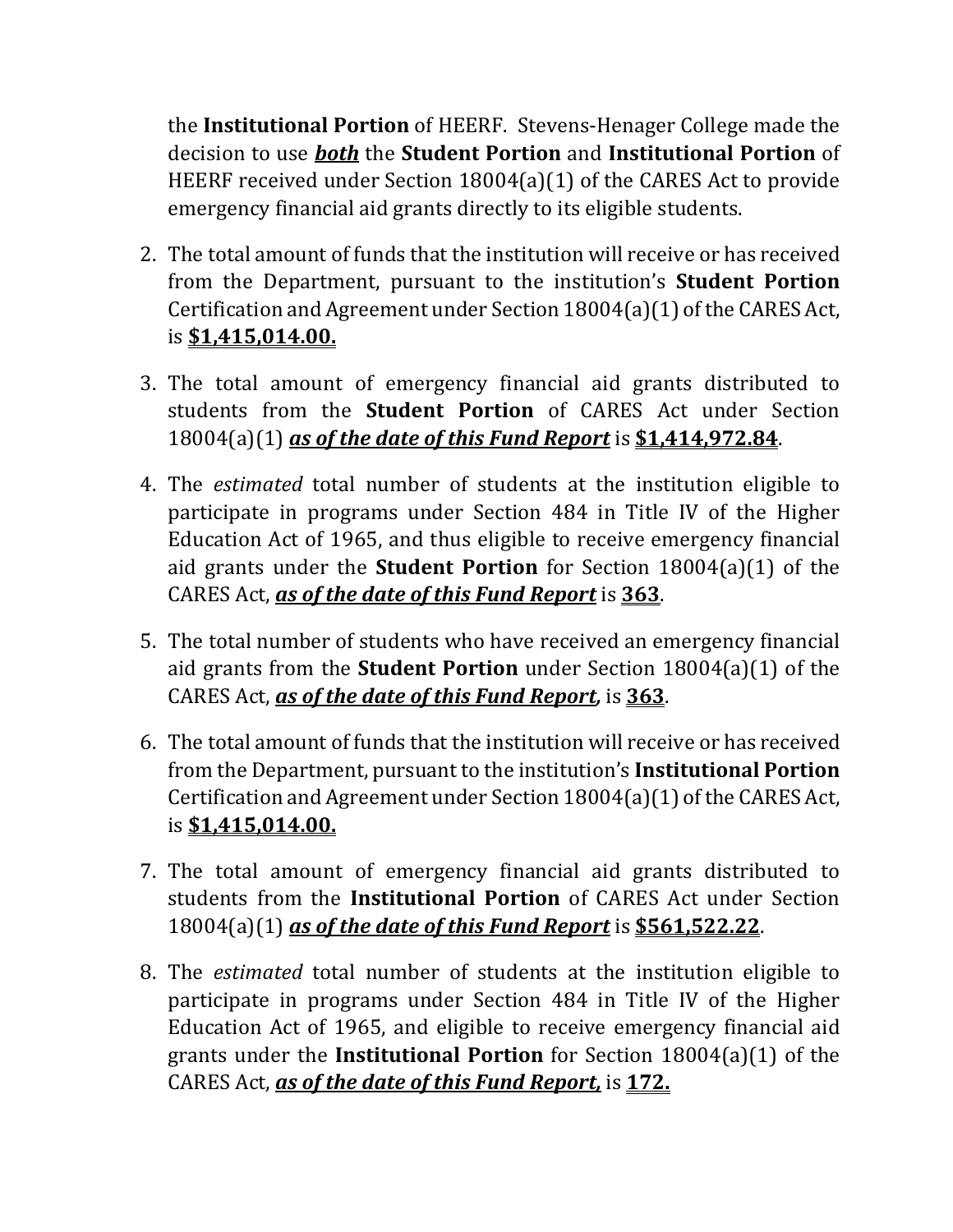- 9. The total number of students who have received an emergency financial aid grants from the **Institutional Portion** under Section 18004(a)(1) of the CARES Act *as of the date of this Fund Report* is **172**.
- 10. The methods used by the institution to determine which students received emergency financial aid grants and how much they would receive from the **Student Portion** under Section 18004(a)(1) of the CARES Act are provided at **Attachment A**.
- 11. Any instructions, directions, or guidance provided by the institution to students concerning the emergency financial aid grants from the **Student Portion** of funds are provided at **Attachment B**.
- 12. The methods used by the institution to determine which students received emergency financial aid grants and how much they would receive from the **Institutional Portion** under Section 18004(a)(1) of the CARES Act are provided at **Attachment C**.

For questions or concerns regarding this Fund Report, please contact Eric S. Juhlin, Chief Executive Officer via Danna Ridge, Administrative Assistant to Eric S. Juhlin, at danna.ridge@collegeamerica.edu.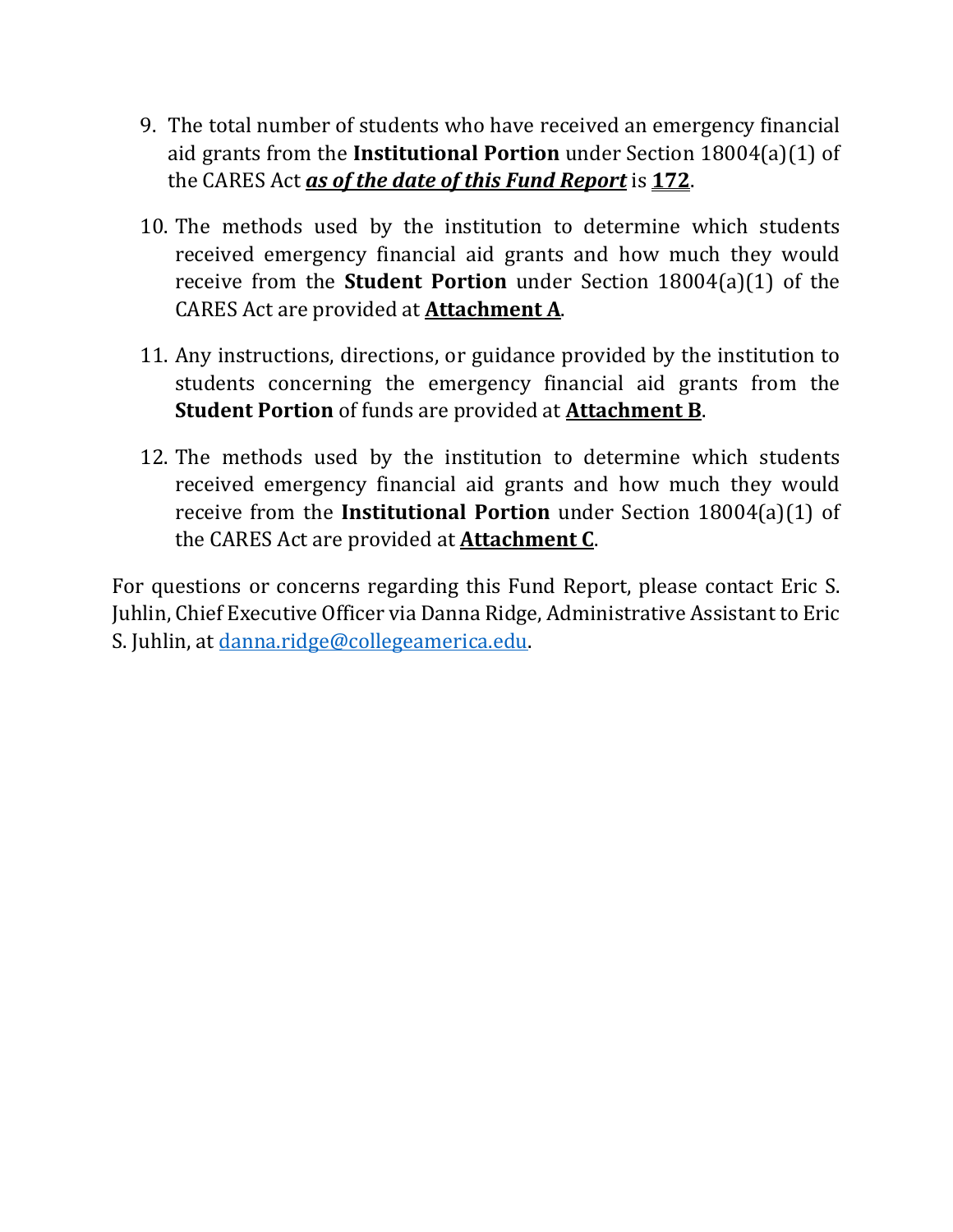#### **Attachment A – STUDENT PORTION**

Following the Secretary of Education's April 9, 2020 guidance3 to allocate funds based upon student need and to ensure as wide a distribution as possible, Stevens-Henager College developed a three-tier allocation model based upon each eligible student's federal financial aid Expected Family Contribution ("EFC"). Generally, the lower a student's available economic resources, the lower their EFC and the greater their need. The projected eligible Stevens-Henager College onground students<sup>4</sup>, who were in an active status as of April 9, 2020, were included in the initial allocation model.

Stevens-Henager College's initial allocation model was based upon the following three categories:

| Category 1: | Students with an EFC of zero (0). Students in this category<br>could receive the largest grant per student. This level of<br>Grant is referred to as the Maximum Grant and, based upon<br>the initial allocation model, was set at \$4,020. |
|-------------|---------------------------------------------------------------------------------------------------------------------------------------------------------------------------------------------------------------------------------------------|
| Category 2: | Students with an EFC greater than zero (0) but less than<br>5577. This level of grant, based upon the initial allocation<br>model, was set at 80% of the Maximum Grant, or \$3,209.                                                         |

**Category 3:** Students with an EFC equal to or greater than 5577. This level of grant, based upon the initial allocation model, was set at 50% of the Maximum Grant, or **\$2,010**.

According to student eligibility guidance from the Department in its HEERF Frequently Asked Questions5, only students who are or could be eligible to participate in programs under Section 484 in Title IV of the Higher Education Act of 1965, as amended (HEA), may receive emergency financial aid grants. The criteria to participate in programs under Section 484 of the HEA include but are not limited to the following: U.S. citizenship or eligible noncitizen; a valid Social Security number; registration with Selective Service (if the student

<sup>&</sup>lt;sup>3</sup> https://www2.ed.gov/about/offices/list/ope/caresactgrantfundingcoverletterfinal.pdf

<sup>&</sup>lt;sup>4</sup> Students enrolled and attending a degree program at one of Stevens-Henager College's physical onground campuses. This population excludes any enrolled and attending students in a fullyonline degree program delivered by Independence University.

<sup>5</sup> https://www2.ed.gov/about/offices/list/ope/heerfstudentfaqs.pdf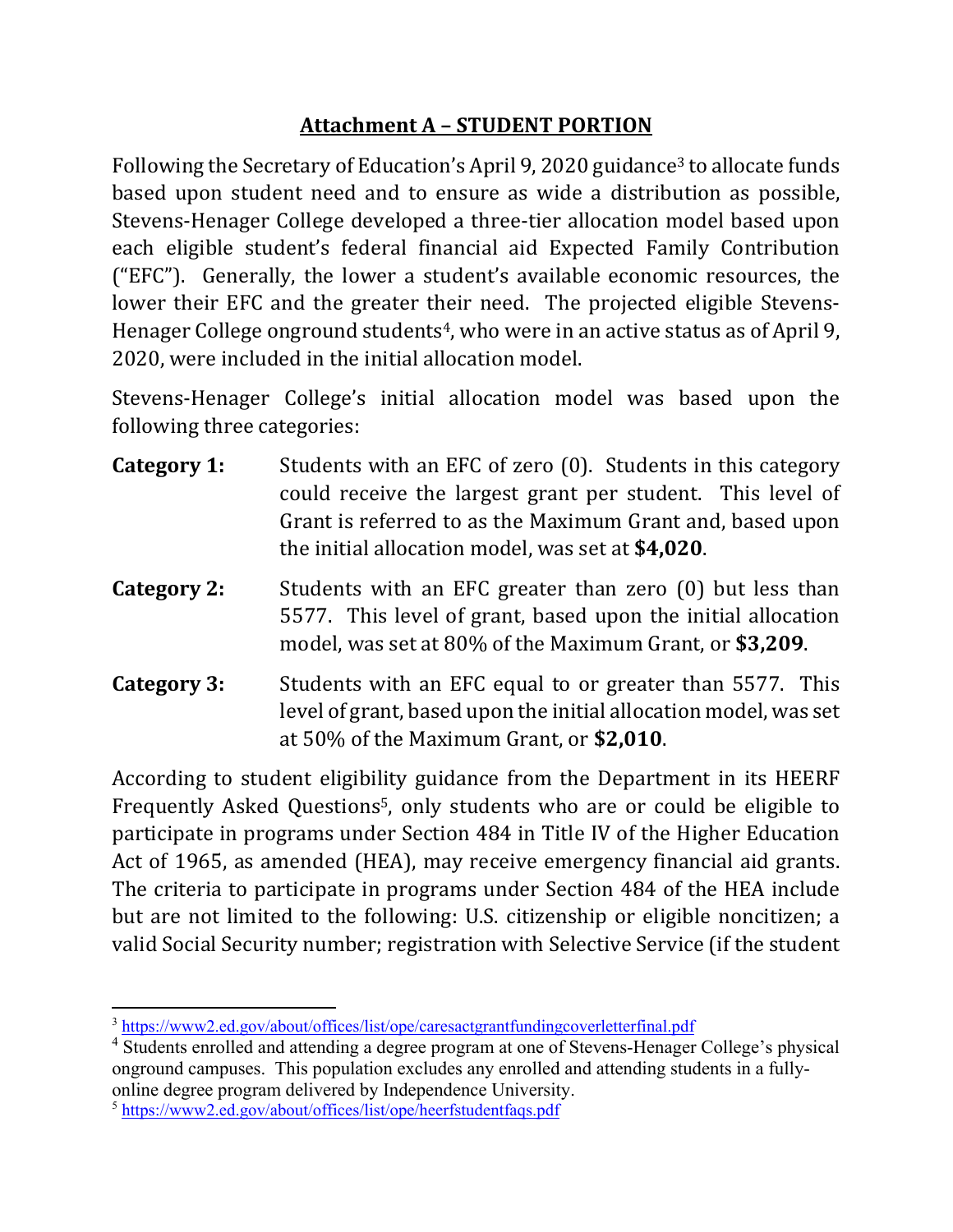is male); and a high school diploma, GED, or completion of high school in an approved homeschool setting.

Stevens-Henager College reviewed all active onground students and identified those students who had already previously received federal financial aid or VA benefits and were eligible for HEERF. For those students whom Stevens-Henager College could not determine eligibility, the institution provided these students with a Student Eligibility Certification Form to complete. A copy of the form is below. Upon receipt of this form, the institution determined these students' eligibility (or lack thereof). Students who were determined eligible from the Student Eligibility Certification Form were allocated to Category 3.

## **Attachment B – STUDENT PORTION**

Stevens-Henager College notified and provided information to students about the emergency financial aid grants through the distribution of an Important Notice ("Notice"). The Notice also served as the tool by which students requested an emergency grant under this program. Below is a copy of the Important Notice - *see Attachment B*.

Students were alerted about the Notice through phone call campaigns and emails from the institution. The institution then provided the Notice to students via an email through DocuSign. Upon completion, the Notice was returned to Stevens-Henager College's Financial Aid Department for review and determination of eligibility. After determining eligibility and categorization, the institution distributed a check to the student for their emergency financial aid grant.

## **Attachment C – INSTITUTIONAL PORTION**

Stevens-Henager College made the decision to use *all* funds from the **Institutional Portion** of the CARES Act to make additional emergency grants to eligible students. Student eligibility was initially based upon the same methodology as described in the Attachment A section above. In addition, for the second round of CARES Act grants, eligible students were required to provide more information to explain and support a request for an additional emergency grant.

All eligible students were provided a copy of the IMPORTANT NOTICE - CAREAS ACT GRANTS ROUND 2 form to request an additional grant. A copy of this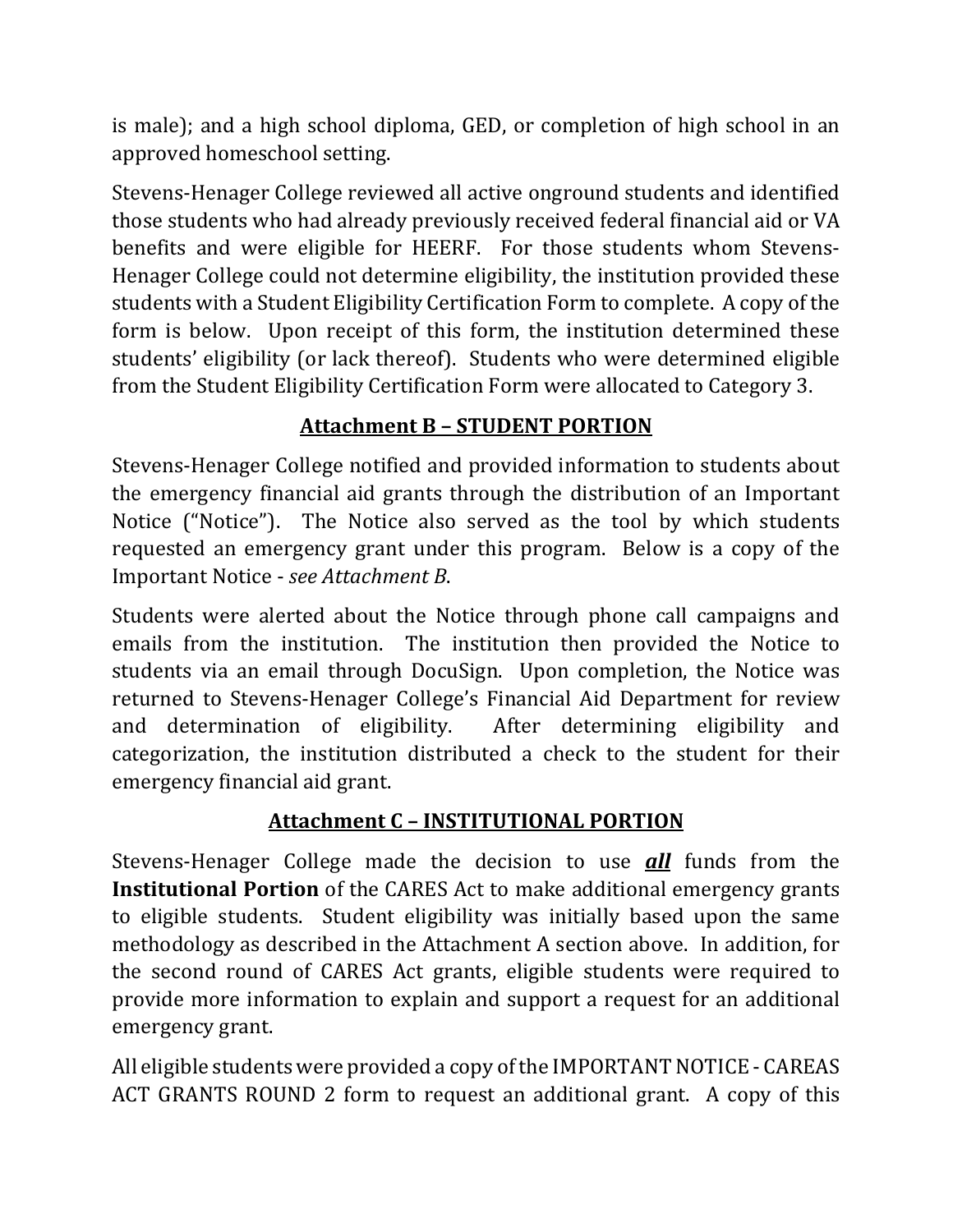IMPORTANT NOTICE - CARES is attached below as *Attachment C*. Upon receipt of a completed form, Stevens-Henager College's Vice President of Onground Operations, in consultation with Campus Directors and Central Financial Aid, reviewed each form to evaluate and determine a student's need and support for an additional emergency grant.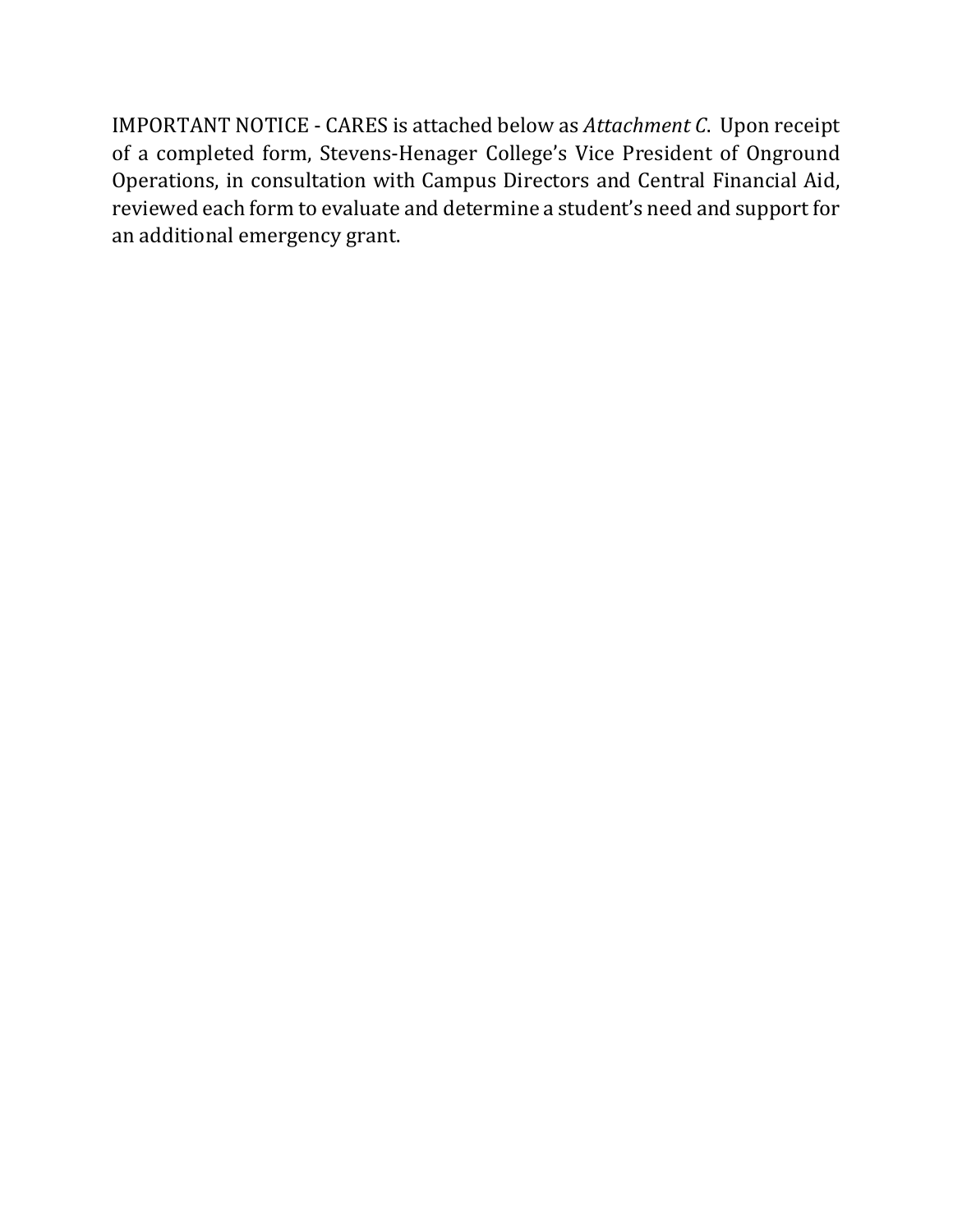









### **IMPORTANT NOTICE**

#### **Emergency Financial Aid Grants to Students from the Coronavirus Aid, Relief, and Economic Security (CARES) Act**

The U.S. Department of Education has made Emergency Financial Aid Grants available to students of our colleges who need financial support for their expenses due to the disruption of campus operations from the Coronavirus.

The application below allows students to apply for these need-based grants. Your college will use the information below to determine your eligibility for a grant. **EVERY student will need to complete this form so they can receive an emergency grant. We estimate that each student's grant will range from \$1,500 to \$4,500**. These emergency funds are grants and you will not have to pay back these special grants. Each student will be eligible for only one grant, and only one application will be considered per student. A copy of this form will be sent to your email address of record via DocuSign. You will fill in the form in the DocuSign system. Be sure to click "finish" in DocuSign once you complete the form. If you do not receive the form, please contact the college. These grants are only for "Active" students that are currently enrolled and participating in courses.

| Last Four Digits of SSN: _____________                         |  |
|----------------------------------------------------------------|--|
| Do you have expenses due to Coronavirus disruptions? Yes       |  |
| Check <b>any</b> of the items below that apply to you:         |  |
| ___________ I am financially responsible for my food expenses. |  |

- \_\_\_\_\_\_\_\_\_\_ I am financially responsible for my housing expenses.
- \_\_\_\_\_\_\_\_\_\_ I am financially responsible for expenses related to my course materials to attend school.
- I am financially responsible for paying for technologies associated with attending online classes.
- \_\_\_\_\_\_\_\_\_\_ I am financially responsible for my own health care costs.
- \_\_\_\_\_\_\_\_\_\_ I have children and am financially responsible for my child's care expenses.

\_\_\_\_\_\_\_\_\_\_\_\_\_\_\_\_\_\_\_\_\_\_\_\_\_\_\_\_\_\_\_\_\_\_\_\_\_\_\_\_\_\_\_\_\_\_\_\_\_\_\_\_\_\_ \_\_\_\_\_\_\_\_\_\_\_\_\_\_\_\_\_\_\_\_\_\_\_\_\_\_\_\_\_\_\_\_\_\_\_

**I attest that all information is true and accurate**, and I am requesting a one-time Emergency Financial Aid Grant to help cover the cost of expenses due to the Coronavirus pandemic. I understand that I will be unable to revise this request after submitting it, and I understand that my college will determine my eligibility for an emergency grant based and the amount of any grant I am eligible to receive.

**Student Signature (Required) Date**